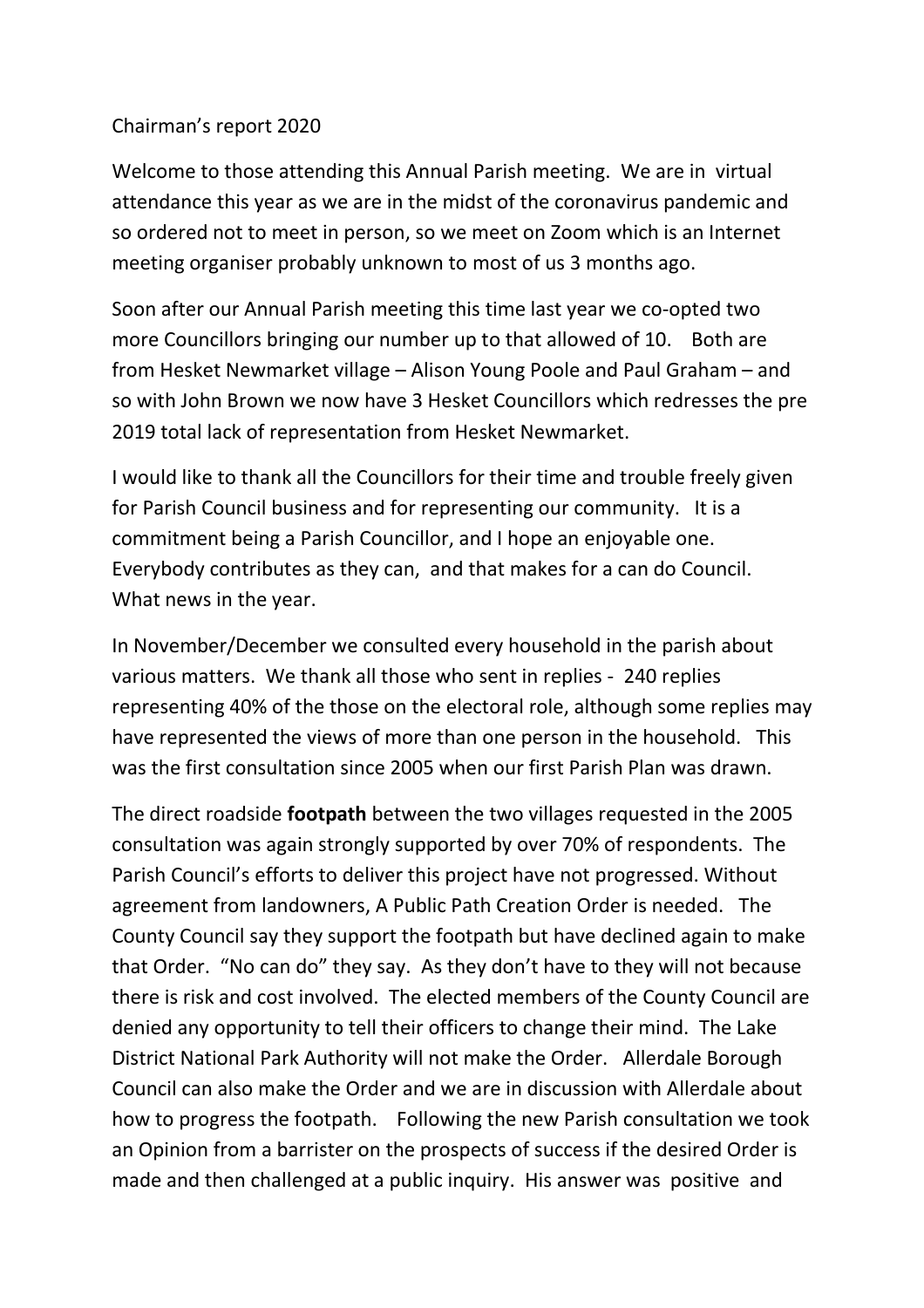gives us some reasons for believing we can make make progress. We need to work out with Allerdale next steps, but for the first time in 3 years the news is encouraging.

The purchase from the Lake District National Park Authority of their land holdings in the two villages has not been completed. It received LDNPA board approval and was to go ahead subject to their own consultation exercise. We also included it in our Parish consultation exercise. It received a very high level of support. Unfortunately the LDNPA consultation produced, we are told, concern from their own policy people. The land in question is nearly all common land and hosts 4 car parks. Public car parks on common land give rise to concern in relation to the World Heritage site designation – even though the car parks have been there for 40 years or more, and I think the main ones were constructed by the LDNPA. The Open Spaces Society also expressed concerns about our possible plans to extend Hesket car park. Then Coronavirus took hold and as a result the LDNPA tell us the sale is now on hold. We are trying to get them to move the transaction forward again. I would venture to suggest that the Parish Council would be a better manager of the land than the LDNPA. We already pay for over 90% of the grass cutting costs. The really good news is we have been offered an anonymous private donation to fund the purchase cost.

Street lights - Allerdale were to pass all responsibility for these over to us, but now we are just to pay the electricity costs from April 2021. Our December 2019 consultation told us to take them on. A survey of views has been carried out in Hesket by Alison regarding the lights villagers would like to be retained. It is hoped the same will shortly happen in Caldbeck.

The public loos in Caldbeck Allerdale are again to transfer to us. That again is held up by Coronavirus. Again it was supported in the December 2019 consultation so the Parish Council will take them on. Allerdale have promised a face lift, or the money for a facelift, before they are handed over.

We have received a grant to employ a planner/architect to identify suitable housing sites for new build homes for locals – sites which the owners have said they would be willing to sell. He has visited and we await his report. The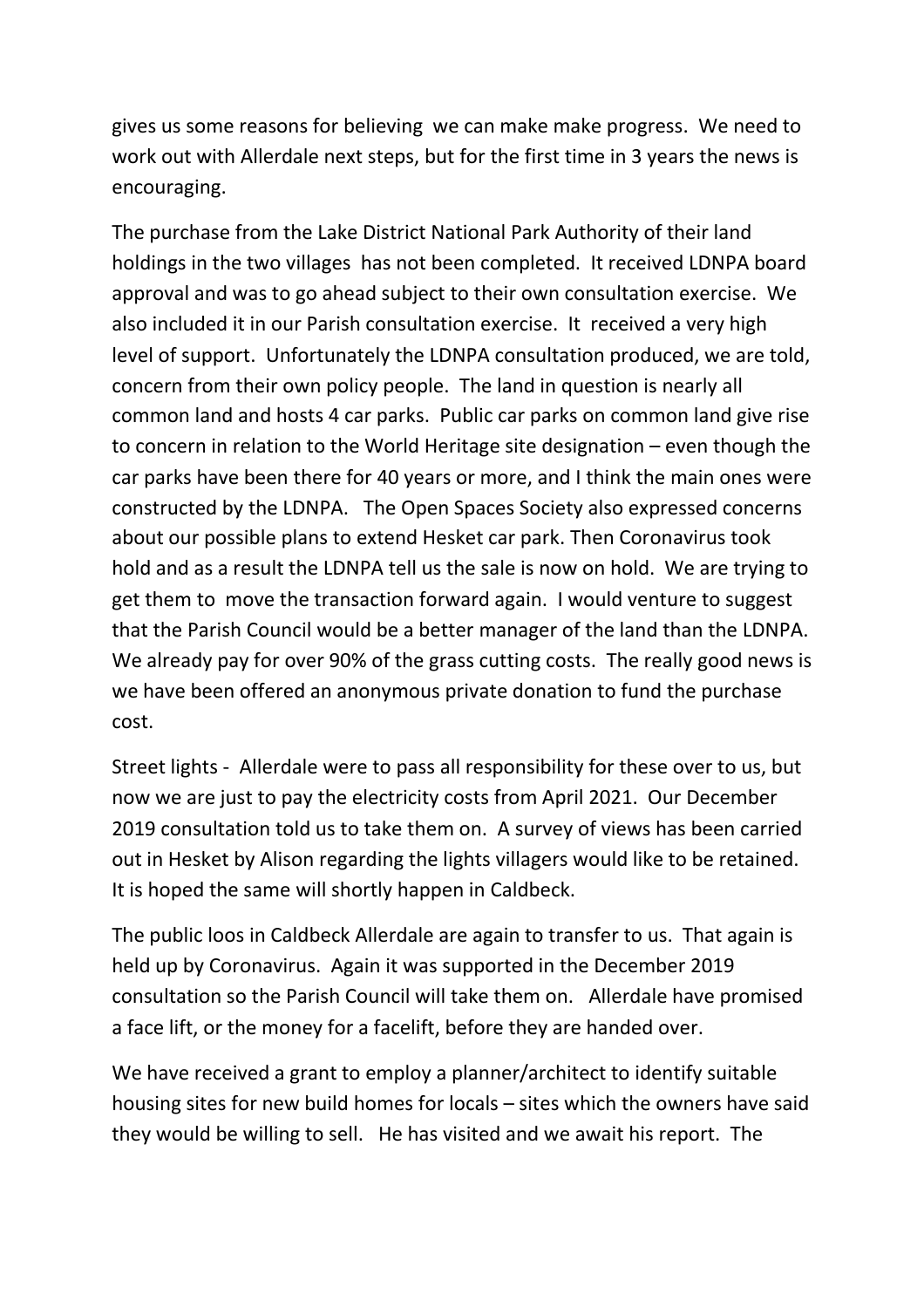difficulty will be persuading the planners which is why we have asked for expert assistance.

The last matter on which we consulted was the employment of a parish lengthsman. That again received majority support. So far we have had no applications for the job. If you know of anyone who would like a one day a week own time outdoor job please tell us.

The Parish Council is itself consulted on planning applications in the Parish by the planning authorities. We support applications, we say we have no objection, or we object and if we object we try and give reasons. Our objections are not always followed. At present we have objections to two current applications, one a private bunk house in Caldbeck village and the other to the unrestricted development of Fellside Mansion into 3 dwelling houses – unrestricted by local occupancy conditions or low cost housing terms which means they could become holiday homes.

Parish road maintenance is one of our problems. We harass, nicely we hope, County Council Highways, and now and then we achieve results. Our 3 Hesket Councillors have persuaded Highways to sort out the surface water drains at the bottom of Woodhall lonning/the Street. Let us hope it works come the next deluge. We have a list of work we want done and it seems to get longer not shorter. Highways patch problem potholes and often enough more potholes soon reappear. To patch and push off is surely a false economy.

2 roads in Caldbeck need proper resurfacing – that through Upton and the back of the Green. The following is an extract from the chairman's report given to the Annual Parish meeting held on the  $13<sup>th</sup>$  May 2015 : "The Parish Council had been informed that work to improve the road surface on the back of Caldbeck Village Green, would be completed before winter 2014, however despite considerable contact from us, we are still unable to get a firm date for the works to be completed. Rest assured we will continue to press the issue. Similarly resurfacing work is scheduled for the Upton Road in Caldbeck during the current financial year, again we continue to press for a start date."

Since then a large number of country roads were properly resurfaced after Storm Desmond, but my impression is we did not get our fair share in this Parish, though we are thankful for those which were done, and the above